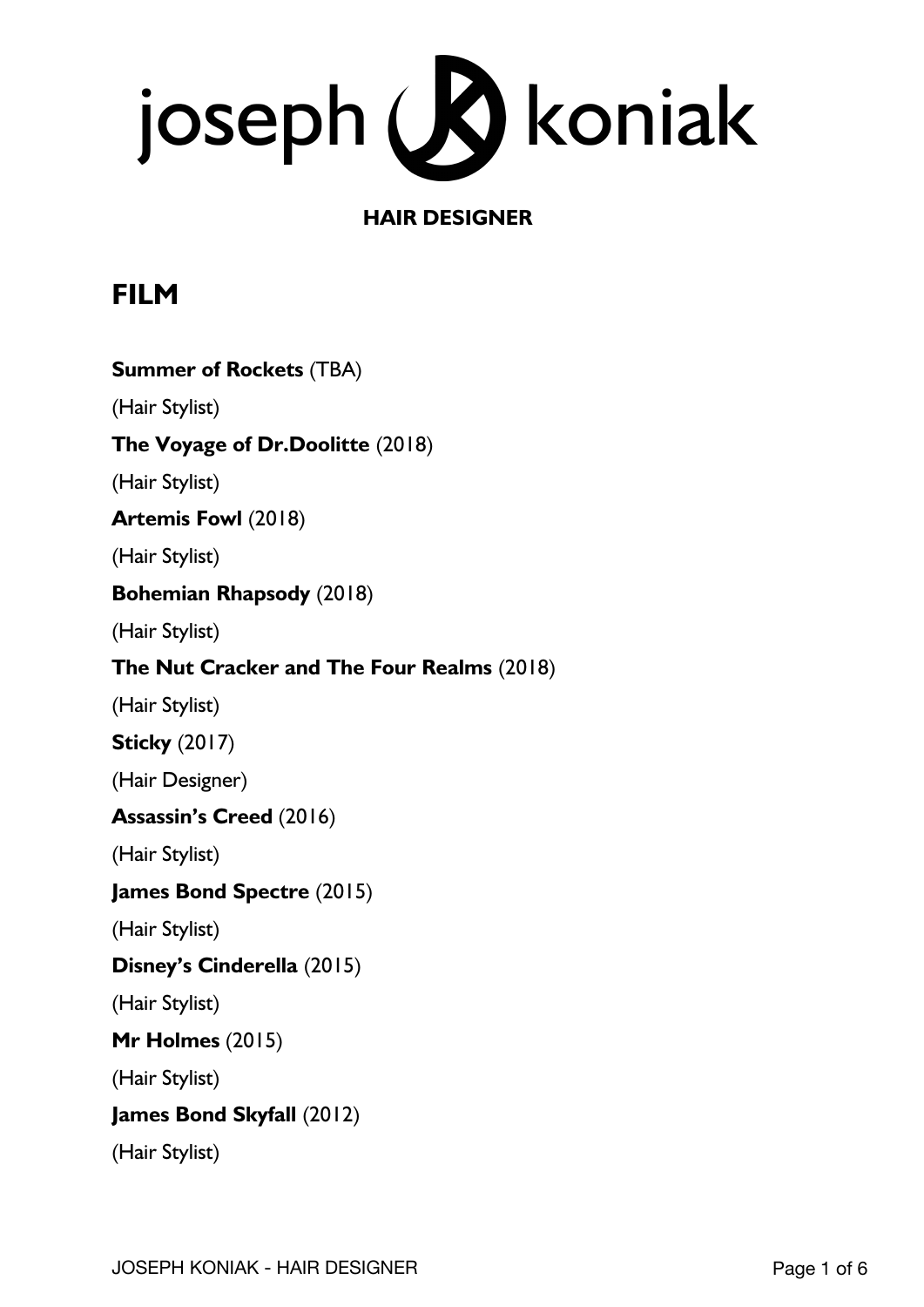### **Dark Shadows** (2012)

(Hair Stylist)

### **Batman Dark Knight** (2008)

(Hair Stylist)

### **Mamma Mia** (2008)

(Hair Stylist)

### **Dead Fish** (2005)

(Hair Stylist)

## **Harry Potter and The Chamber of Secrets** (2002)

(Hair Stylist)

## **Harry Potter and The Philosophers' Stone** (2001)

(Hair Stylist)

### **Golden Bowl** (2000)

(Hair Stylist)

## **Loves Labour Lost** (2000)

(Hair Stylist)

**Les Visiteurs** (1993)

(Hair Stylist)

# **TV**

| Pitch Battle (2017)                                    | Let it Shine BBC $\mid$ (2017)             |
|--------------------------------------------------------|--------------------------------------------|
| (Hair Stylist)                                         | (Hair Stylist)                             |
| Riveria (Mini Series) (2017)                           | Partners in crime ITV (Mini Series) (2016) |
| (Hair Stylist)                                         | (Hair Stylist)                             |
| <b>Da Vinci's Demons (2013-2015)</b><br>(Hair Stylist) | Super Star ITV (2012)<br>(Hair Stylist)    |
| Downtown Abbey (2010-2015)                             | <b>Dancing On Ice (2006 - 2010)</b>        |
| (Hair Stylist)                                         | (Hair Stylist)                             |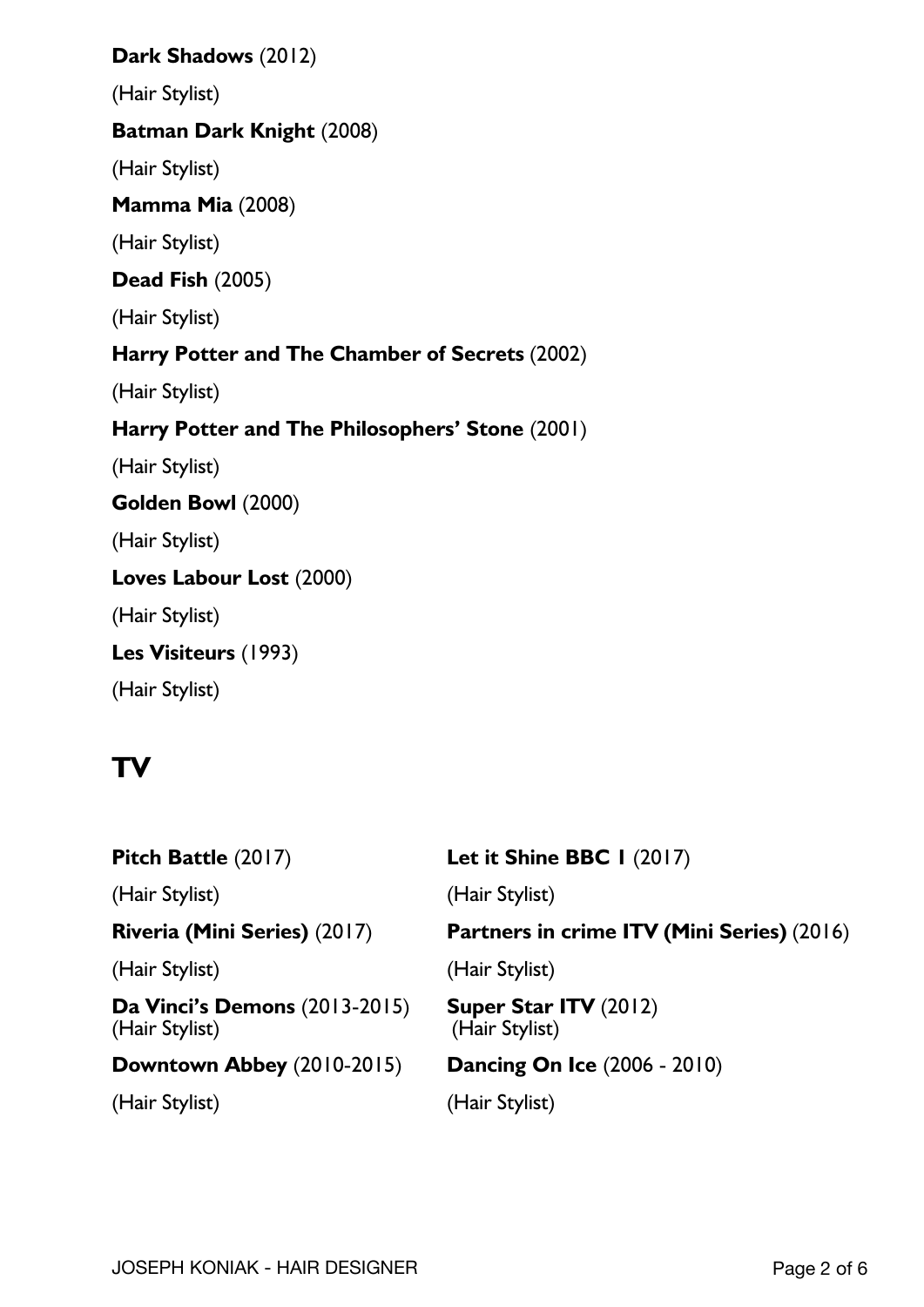# **VIDEO**

Rufus Wainwright Cher (Believe)

Kelly Le Roc New look Fashion

## **MAGAZINES**

Aspire Magazine Brides Magazine **Marie Claire** Marie Claire Daily Mail **Daily Mayfair Times** Evening Standard New Woman Harpers and Queen **Calculation** OK! Magazine Hairdresser Journal **T** Magazine Hello Magazine **Time Out** 

Vogue You and Your Bride

## **BRIDAL SHOWS & PRODUCTIONS**

Luxury Wedding Fair National Wedding Show White Gallery National Portrait Gallery (Women for women) Clothes Show Live Pure Spirit Profile Show Glam Show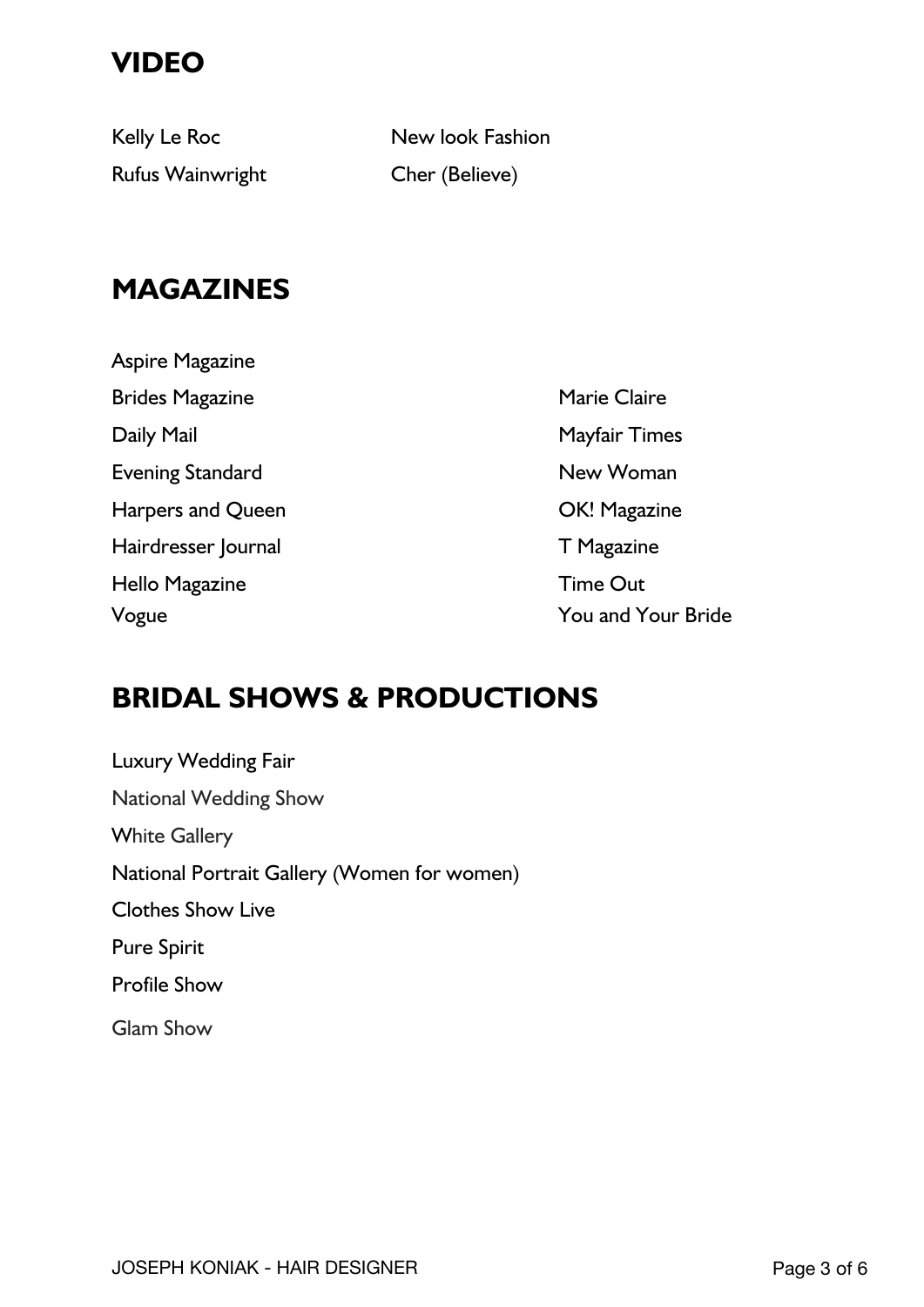# **FASHION SHOWS**

| Angellino Sanchez        |
|--------------------------|
| Arillida                 |
| <b>Chinese Laundry</b>   |
| Chloe                    |
| Caryn Franklyn           |
| <b>Glam Show</b>         |
| lan Stuart               |
| Isabella Kristensen      |
| Jack & Jones Vintage     |
| Jean Muir                |
| Jean Pierre Braganza     |
| Julien MacDonald         |
| John Galliano            |
| Kangol                   |
| La Senza                 |
| Makki                    |
| Moda in Pelle            |
| Mulberry                 |
| Nico Didonna             |
| Oscar De La Renta        |
| <b>Paul Smith</b>        |
| <b>Pink Ice Ball</b>     |
| Roxanna                  |
| <b>Stella McCartney</b>  |
| <b>Stewart Parvin</b>    |
| <b>Vivienne Westwood</b> |
|                          |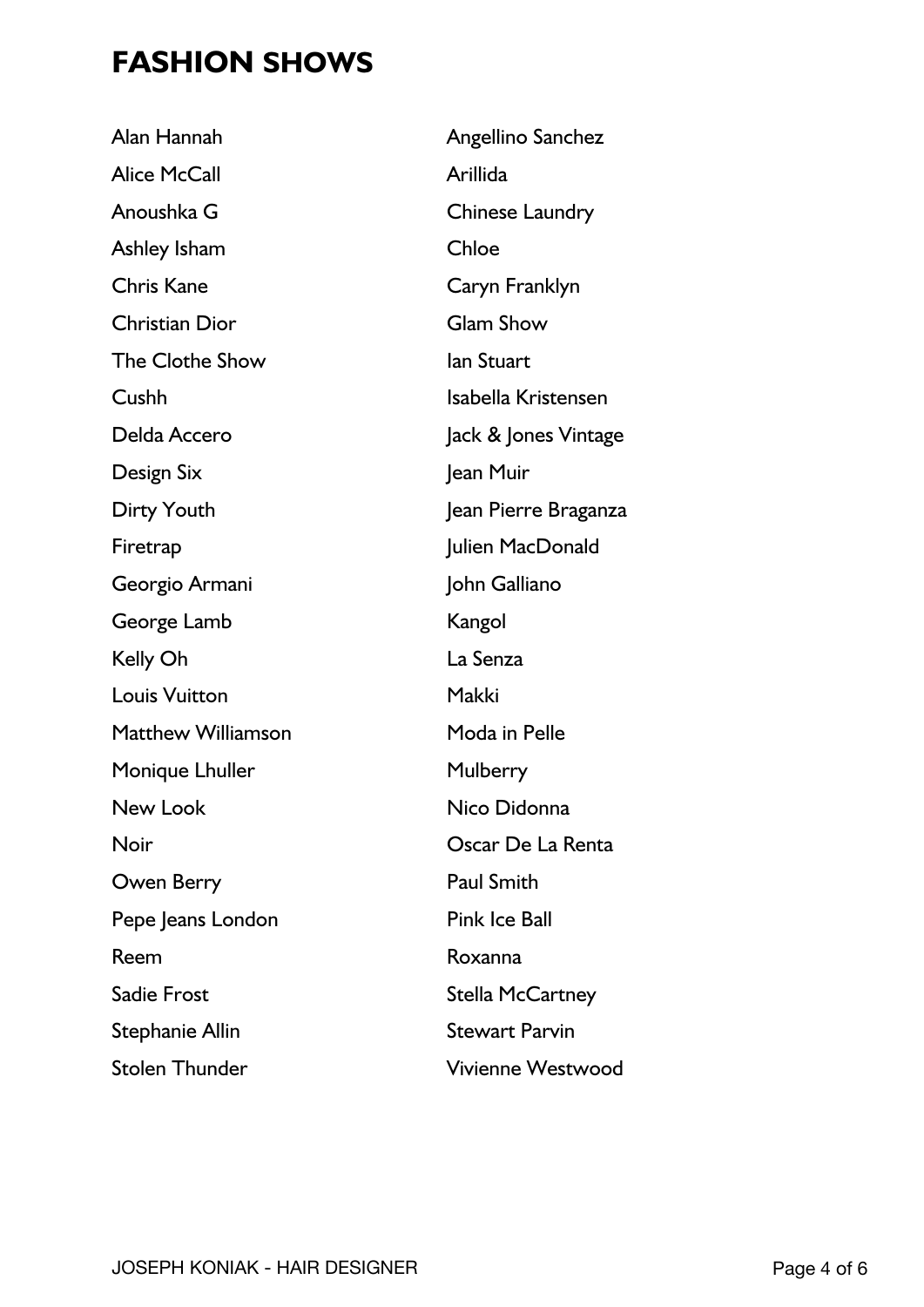## **PHOTOGRAPHERS & DIRECTORS**

Billie Scheepers Marcello Benfield Charley Stadler Mike Newell Chris Columbus **Mario Testino** Christian Solamano Nancy Honey Christopher Nolan Nick Knight Claire Harrison Paolo Roversi Helena Christiansen **Phyllida** Lloyd Iakovos Kalaitzakis **Ross Edwards** Jams Ivory Rankin Stuart Weston Joseph Sinclair Wayne Tippets **Louise Samuelson** Keith Hammond Kenneth Branagh

## **MODELS & CELEBRITIES**

ALEXANDRA Shulman **Imelda** Staunton Antonio Franceschi Isabell Kristensen Arlene Philips **Arlene** Philips **Joan Burstein CBE** Astrid Munoz and a lane Hill Ashley Roberts **Ashley Roberts Jodie Kidd** Brigitte Hall **Kate Moss Chelsea Clinton Lilly Cole** Danny Midwinter **Lisa Marie** Erin O' Connor Lisa Nash Flavia Cacace Naomi Campbell George Lamb **Natalie Cassidy** Hugh Laurie **Nicky Hambleton-jones** Sauna McDonald Vera Wang Stephen Merchant Vincent Simone Yasmin Le Bon

JOSEPH KONIAK - HAIR DESIGNER PAGE 1999 FOR STREET AND RANGE 1999 FOR STREET AND RANGE 1999 FOR STREET AND RANGE